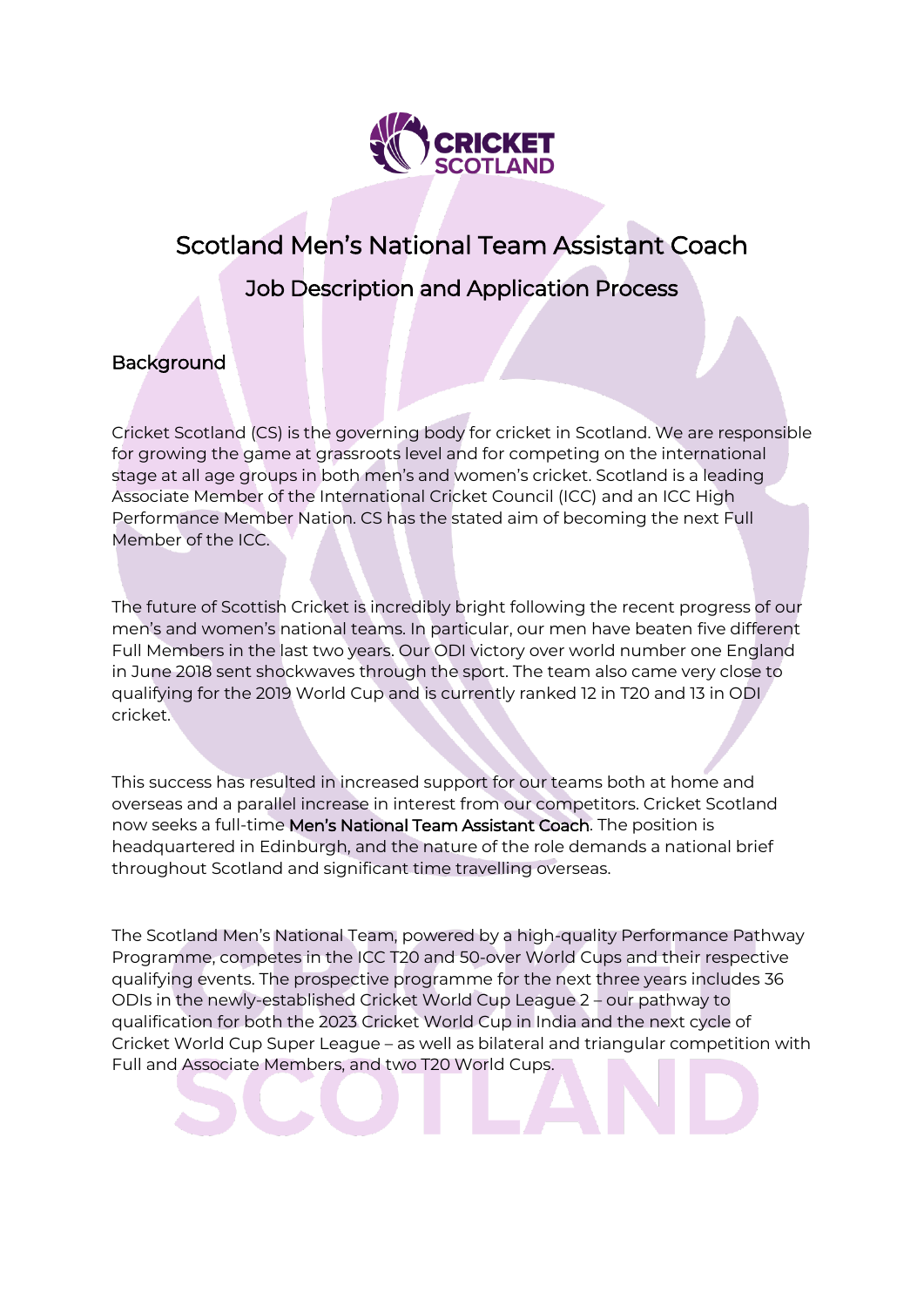# Key Responsibilities

- The Assistant Coach will work with the Head Coach in respect of player development of both the national and A team squads. This will include developing a world class, inspiring and impactful learning environment for the players, monitoring player progress, and leading on one or more specific skill set areas.
- The Assistant Coach will work with the Head Coach and the HP Manager to develop a training and preparation schedule to optimize the team's chances of achieving its goals, and develop individual development plans for the players.
- The Assistant Coach will work as part of an interdisciplinary HP team to deliver CS's ambitious HP Strategy, and contribute to the development and delivery of CS's Winning Our Way philosophy.
- The Assistant Coach will be the Head Coach of the men's A team, and will work with the Head Coach and the National Performance Coach to ensure there is a robust and consistent selection process for national, A team and Performance Academy squads.

# Experience Required

# **Essential**

- Coached for a significant period in professional cricket
- A successful track record of coaching at professional domestic level
- Hold an ECB Level 3 Performance Coach qualification (or equivalent)
- Successful record in high performance planning and monitoring as well as designing and implementing individual player development plans and programmes in elite environments
- Delivering coaching as part of an interdisciplinary team including sports science and medical provision
- Experience of specialist or skill set lead coaching within a professional coaching team
- Be fluent in written and spoken English
- Be able to work comfortably with a range of I.T. applications, specifically athlete management software and performance analysis software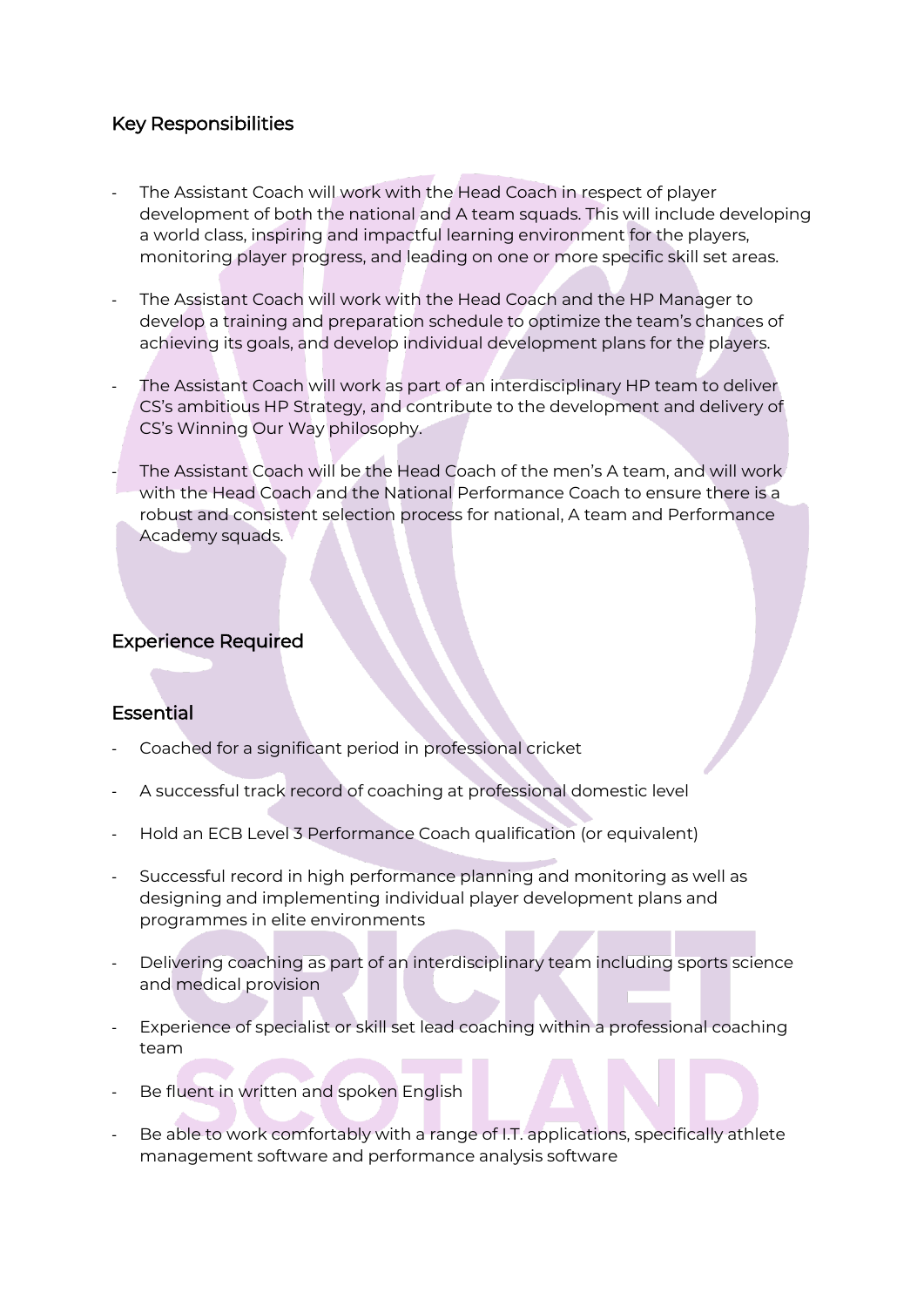# Desirable

- International coaching experience
- International playing experience
- A successful track record of coaching at international level
- Hold an ECB Level 4 Master Coach qualification (or equivalent)
- Hold a graduate qualification in sports science or coaching

### Personal Attributes and Expectations

- An outstanding communicator and an inspirational, confident and personable leader. Someone who is capable of building strong, personal relationships and who can deal with tough, contentious and sometimes confrontational situations.
- An outstanding team and individual coach, who will be expected to develop inspiring and impactful learning environments, based on the needs of individual players, framed by the ultimate requirement for the Scotland team to win games of international cricket.
- A self-sufficient person, committed to continuing personal and professional development, who is prepared to work hard as part of a small team to help improve the performance of everybody involved in the Scotland men's national team programme, both players and staff alike.
- A willingness to influence and drive change and adapt quickly to the specific demands of Scotland and broader cricket-context, e.g. part-time players, ICC qualification criteria, new selection and scouting processes, and the demands of different playing formats.

#### Key Relationships

- Scotland Men's National Team Head Coach
- Scotland Men's National Team Players
- Chief Executive
- High Performance Manager
- High Performance Coordinator
- High Performance Staff including Lead Physiotherapist and Skills Coaches
- National Performance Coach